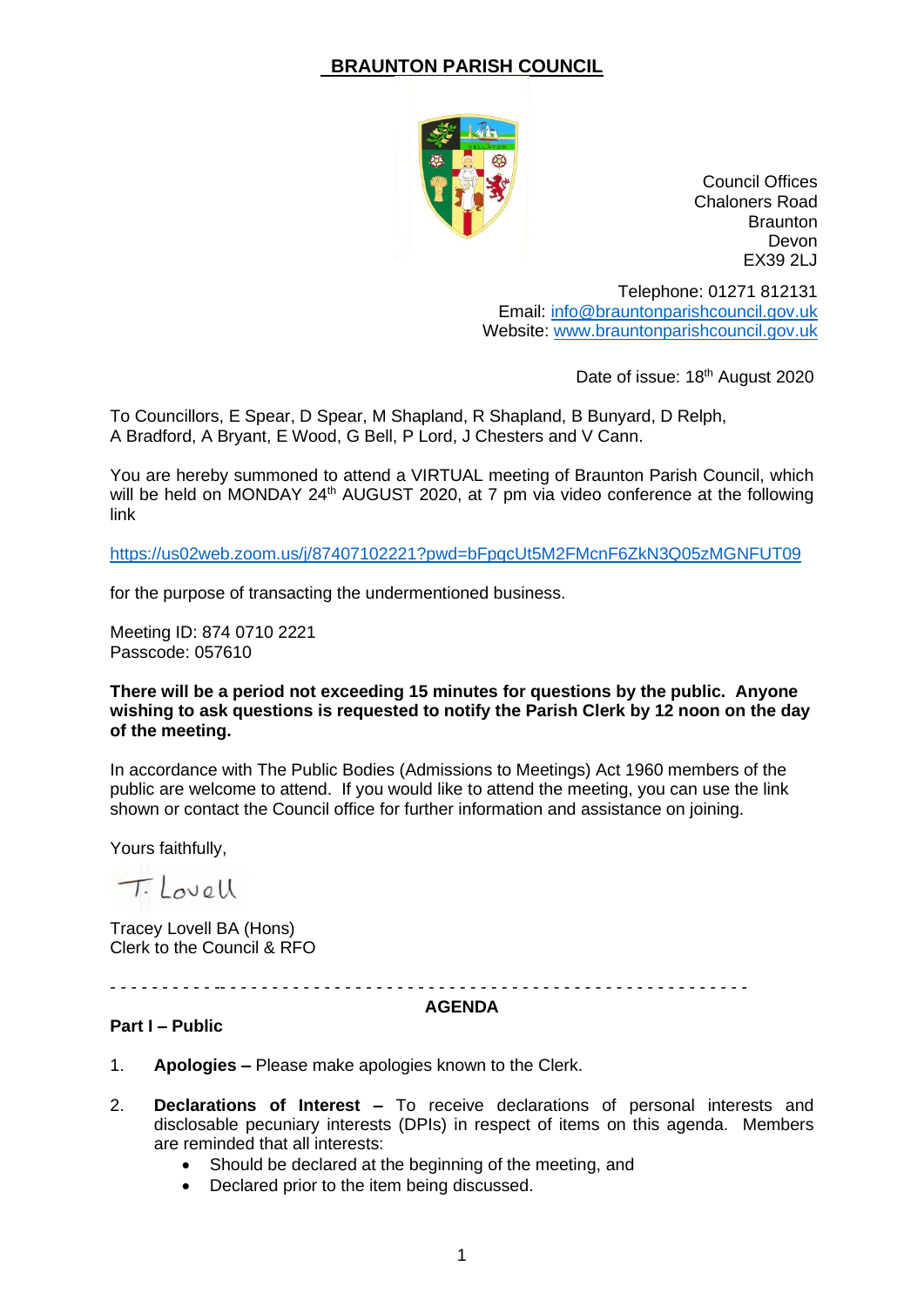- 3. Receive items for information not on the agenda, which in the opinion of the Chairman should be brough to the attention of the Council.
- 4. **Public Participation Period –** Members of the public are permitted to make representations, ask questions and give evidence in respect of any item of business relating to the Parish Council. The period of time which is designated for public participation shall not exceed 15 minutes. Each member of the public is entitled to speak once only in respect of business and shall not speak for more than 3 minutes. A question asked by a member of the public during this period shall not require a response or debate at the meeting.
- 5. **Planning –** North Devon Council the determining Authority, has asked for comments from this Parish Council on the following applications (click on the application number to view the Application):
	- (a) [71940](https://planning.northdevon.gov.uk/Planning/Display/71940) **Proposal:** Removal of Condition 8i (Flood Defence) attached to planning permission 57649 (Variation of condition 2 (Approved plans), 13 (garaging & vehicle parking) attached to planning permission 54108 to provide 12 affordable & 11 open market dwellings (amended plans)). **Location:** Land at Velator Bridge, Braunton, Devon. **Applicant:** Green Favero Velator Ltd.
	- (b) [71871](https://planning.northdevon.gov.uk/Planning/Display/71871) **Proposal:** Conversion of garage and outbuilding to form on unit of holiday accommodation. **Location:** Springhaven, Hills View, Braunton, Devon, EX33  $2I$ A **Applicant:** Mr & Mrs Hollister
	- (c) [71910](https://planning.northdevon.gov.uk/Planning/Display/71910) **Proposal:** Extension & alterations to dwelling. **Location:** La Mer, Lobb, Devon, EX33 1JF **Applicant:** Mr & Mrs Taylor
	- (d) [71505](https://planning.northdevon.gov.uk/Planning/Display/71505) **Proposal:** Variation of condition 2 (approved plans) & 3 (materials) attached to planning permission 63264 to allow amended design & materials (Amended Plans) **Location:** Rhu House, Saunton, Braunton, Devon, EX33 1LG **Applicant:** Collette Hall
	- (e) [71855](https://planning.northdevon.gov.uk/Planning/Display/71855) **Proposal:** Single story rear extension. **Location:** 19 Mowstead Road, Braunton, Devon, EX33 1BJ **Applicant:** Mr David Rees

## **6. North Devon Council – Planning Decisions**

- 71672 Proposal: Listed building consent for replacement of ground and first floor sash windows at the front of the cottage and removal of concrete render and replace with Lime Based Whitewash Render. Location: 4 Primrose Cottage, Silver Street, Braunton, Devon, EX33 2EN Applicant: Mr Simon Packer Decision: APPROVED Decision Date: 05/08/2020
- 71694 Proposal: Extension to dwelling. Location: 23 Dune View Road, Braunton, Devon, EX33 1BZ Applicant: Mr & Mrs Cook Decision: APPROVED Decision Date: 07/08/2020